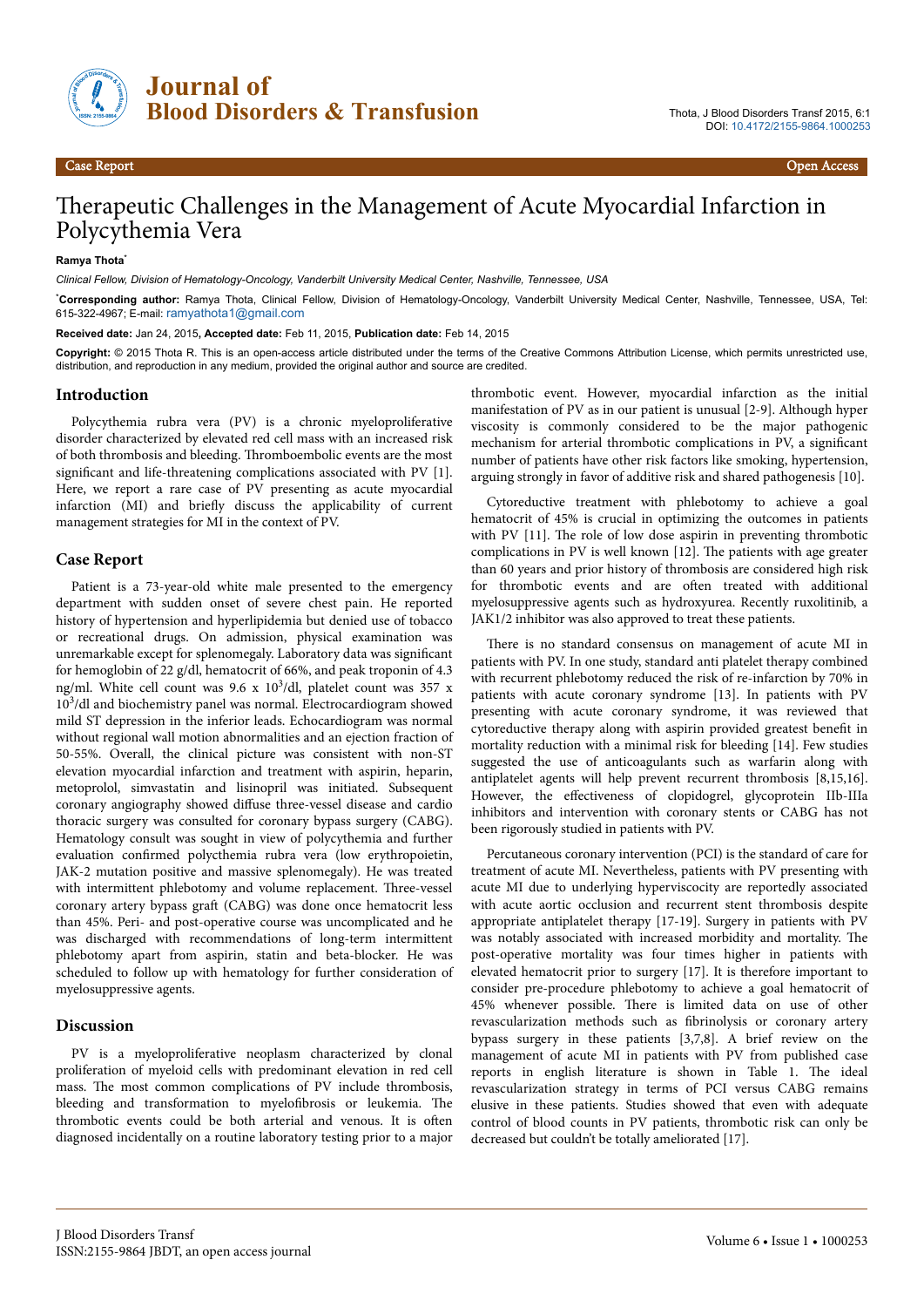**Citation:** Thota R (2015) Therapeutic Challenges in the Management of Acute Myocardial Infarction in Polycythemia Vera. J Blood Disorders Transf 6: 253. doi:10.4172/2155-9864.1000253

Page 2 of 3

| <b>Study</b>            | Age/ | Presentation                                | HCT | Initial                                                                                                                    | <b>PCI finding</b>                                                                                | Intervention                                                                                  | Post-op                                                                                                            | Long<br>term                                   | Outcome | <b>Remarks</b>                                                                                            |
|-------------------------|------|---------------------------------------------|-----|----------------------------------------------------------------------------------------------------------------------------|---------------------------------------------------------------------------------------------------|-----------------------------------------------------------------------------------------------|--------------------------------------------------------------------------------------------------------------------|------------------------------------------------|---------|-----------------------------------------------------------------------------------------------------------|
|                         | Sex  |                                             |     | <b>Treatment</b>                                                                                                           |                                                                                                   |                                                                                               | treatment                                                                                                          | treatment                                      |         |                                                                                                           |
| Vengoni et<br>al. [9]   | 66/F | <b>STEMI</b>                                | 57% | Aspirin<br>Phlebotomy<br>Heparin                                                                                           | Occlusive<br>thrombus in<br>proximal<br>LAD                                                       | Urokinase 500,<br>000<br>units<br>followed<br>by<br><b>PTCA</b>                               | Within<br>24<br>hours<br>developed<br>refractory<br>cardiogenic<br>shock                                           | Not reported                                   | Dead    | Hematocrit<br>41%<br>prior to first PCI.<br>PCI<br>Repeat<br>showed<br>no<br>thrombosis.                  |
| Bahbahani<br>et al. [3] | 37/M | <b>STEMI</b>                                | 50% | Aspirin Plavix<br>Lovenox                                                                                                  | <b>Not</b><br>performed<br>due to lack<br>of availability<br>in that facility                     | 10<br>Reteplase<br>bolus,<br>units<br>then 10 units<br>given<br>intravenously<br>over 30 min, | Ĭ.                                                                                                                 | Aspirin<br>Hydroxyurea<br>Phlebotomy           | Alive   | Myocardial<br>perfusion<br>scintigraphy one<br>month later was<br>normal                                  |
| Osada et al.<br>$[7]$   | 65/M | Stable angina                               | 59% | Aspirin<br>(until<br>before<br>day<br>surgery)<br>Heparin<br>(until<br>οf<br>morning<br>surgery)<br>Phlebotomy<br>intra-op | Proximal<br>LAD showed<br>99% ; Mid<br>LAD showed<br>75%, OM<br>showed 90%<br>stenoses            | CABG                                                                                          | Post op day 1<br>developed<br>STEMI . PCI<br>showed<br>thrombosis of<br>native<br>and<br>graft as well<br>s/p PTCA | Aspirin Plavix<br>Warfarin                     | Alive   |                                                                                                           |
| Oz et al. [8]           | 46/M | Unstable<br>angina                          | 47% | Aspirin<br>Phlebotomy                                                                                                      | LAD showed<br>80-90%<br>LCX showed<br>70%;<br><b>RCA</b><br>showed 80%<br>stenoses                | CABG                                                                                          | Heparin<br>in<br>early post op<br>period                                                                           | Aspirin, Plavix,<br>Warfarin                   | Alive   | Diagnosed<br>with<br><b>PV</b><br>~2<br>years<br>prior. Hematocrit<br>was 42% prior to<br><b>CABG</b>     |
| Oz et al. [8]           | 61/F | Stable<br>angina<br>positive stress<br>test | 40% | Aspirin<br>Hydroxyurea                                                                                                     | LAD showed<br>80%<br><b>RCA</b><br>showed 90%<br>stenoses                                         | CABG                                                                                          | Heparin<br>in<br>early post op<br>period                                                                           | Aspirin,<br>Plavix,<br>Warfarin<br>Hydroxyurea | Alive   | On treatment for<br>$PV \sim 3$ years<br>prior                                                            |
| Wu et al. [2]           | 34/M | <b>STEMI</b>                                | 65% | Aspirin Plavix<br>Heparin<br>Phlebotomy                                                                                    | Mid<br>LAD<br>60%<br>occlusion<br>with a distal<br>thrombotic<br>occlusion                        | No intervention                                                                               | Phlebotomy                                                                                                         | Not reported                                   | Alive   | Discharged<br>with<br>hematology<br>follow up                                                             |
| Chan et al.<br>$[4]$    | 42/M | Unstable<br>angina                          | 71% | Aspirin,<br>Heparin,<br>phlebotomy                                                                                         | LAD<br>thrombosis<br>distal<br>to<br>perforating<br>branches<br>otherwise<br>normal<br>coronaries | No intervention                                                                               | $\overline{\phantom{a}}$                                                                                           | Warfarin                                       | Alive   | On day 7<br>echo<br>showed<br>large<br>intraventricular<br>thrombus                                       |
| Hermanns<br>et al. [6]  | 30/M | Acute MI                                    | 61% | $\overline{\phantom{a}}$                                                                                                   | Not<br>performed                                                                                  | <b>Tissue</b><br>plasminogen<br>activator<br>100<br>mg/2hr                                    | Developed<br>refractory<br>cardiogenic<br>shock failed<br>resuscitation                                            |                                                | Dead    | Autopsy showed<br>no evidence of<br>atherosclerosis<br>marked<br>but<br>intimal<br>proliferation<br>noted |

Table: 1: Information from published case reports on management of coronary artery disease and polycythemia vera.

HCT: Hematocrit on Presentation; PCI: Percutaneous Coronary Intervention; F: Female; M: Male; PV: Polycythemia Vera; MI: Myocardial Infarction; STEMI: ST Elevation Myocardial Infarction; LAD: Left anterior descending artery; LCX: Left circumflex artery; RCA: Right coronary artery; OM: Obtuse Marginal; PTCA: Percutaneous Transluminal Coronary Angiography; CABG: Coronary Artery Bypass Graft.

## **Conclusion**

The management of patients with PV presenting with acute MI is complex. Нe initial treatment should focus on cytoreductive treatment prior to proceeding with intervention. Нe superior revascularization strategy (PCI versus CABG) and adequate antithrombotic therapy (single or dual antiplatelet therapy +/- anticoagulants) needs further investigation. It is important to consider adequate use of